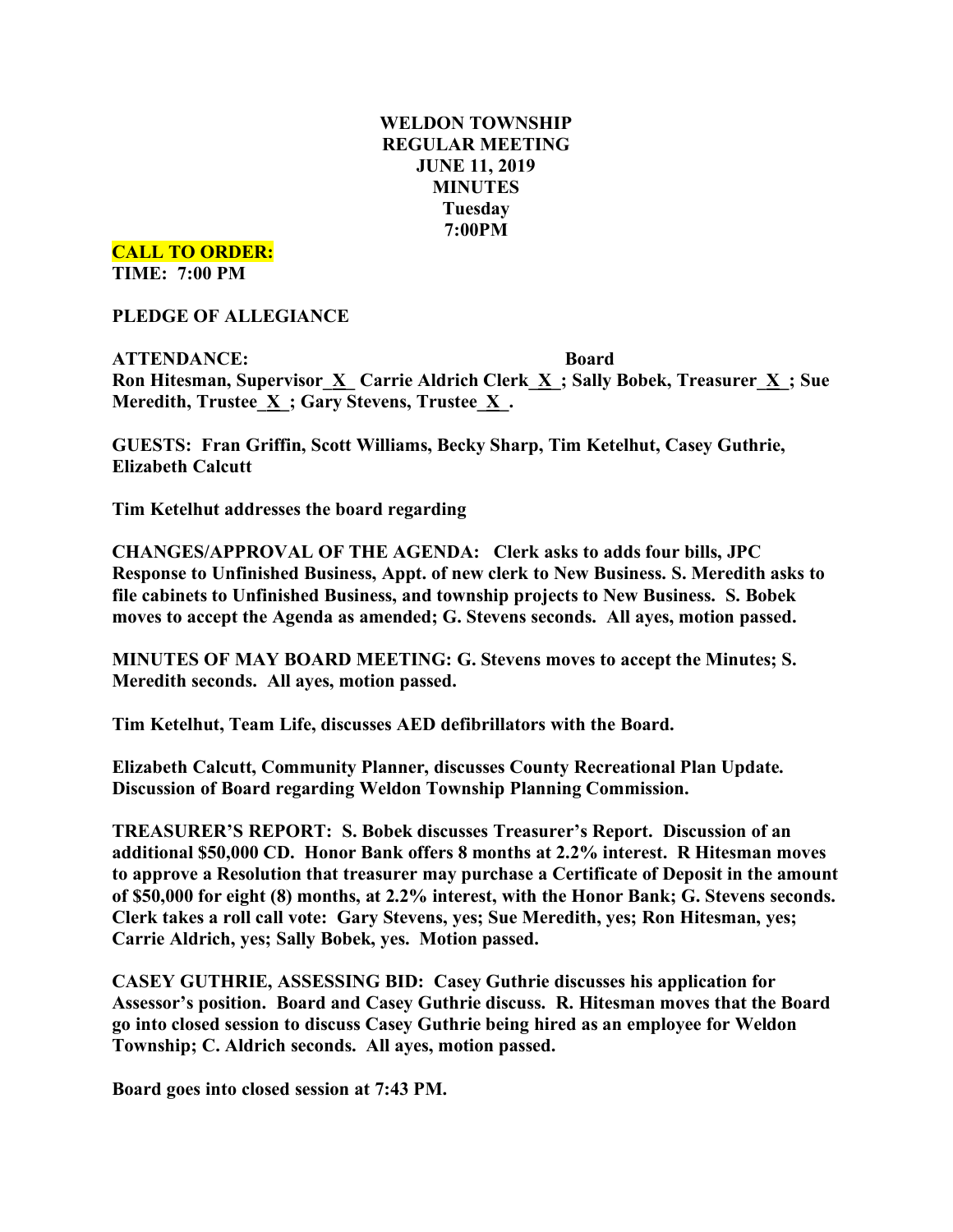**(Closed Session)**

**Board reconvenes at 7:49 PM.**

**R. Hitesman offers Casey Guthrie the assessor position at a rate of \$11/parcel. Mr. Guthrie accepts. Clerk will type up the contract. Clerk asks assessor to attend board meeting at least every quarter.**

**GUEST/ PUBLIC INPUT (up to 5 minutes per guest): Scott Williams discusses garbage pickup at Haze Road. Supervisor will check with road commission.**

**S. Bobek thanks Becky Sharp for her work in improving the area around Thompsonville.**

# **REPORTS:**

**ZONING ADMINISTRATOR: Craig Meredith presents Zoning Administrator report. Copy available at township hall.**

**DAY USE PARK: Craig Meredith presents Day Use Park report. Copy available at township hall. Surveillance signs will go up this weekend.**

**GREENSPACE GRANT UPDATE: R. Hitesman reports on Greenspace Grant work. State DNR laid out proposed trail, to approximately 1200 feet long. He met with Scott Slavin from the DNR. He will help with the request for permits. Discussion of taking more bids for building the trail. Supervisor will meet with SEEDS program.**

**PLANNING COMMISSION: C. Aldrich discusses Planning Commission Minutes. Copy available at township hall. Clerk is waiting for an Amended Master Plan from Mr. Mullen. Discussion.**

**NUISANCE ABATEMENT REPORT: On file at township. No concerns at this time.**

**LIQUOR INSPECTOR REPORT: R. Hitesman presents Liquor Inspector Report. BUDGET REPORT: C. Aldrich presents Budget Report. No concerns at this time.**

**Clerk is seeking reimbursement from Benzie Area Schools for the May Special Election. SUPERVISOR COMMENTS: AA is unable to meet at Colfax Township Hall, and**

**asked to meet at the Weldon Hall. They met and would like to come back this week, as well. Discussion of letter from Figura Law regarding a settlement with the Joint Planning Commission for Weldon's withdrawal. Discussion of offering the JPC the last year due's requested of Weldon in their budget, as a final withdrawal amount. Clerk will contact Mr. Figura regarding making the offer.**

**CLERK COMMENTS: Clerk discusses ADA-Compliant Sound System now available at the township hall. Discussion of MTA Professional Development Retreats. This would be a useful training for the new clerk. Clerk has signed up three board members for June 20th training for MTA's Assessing Workshop. G. Stevens will be attending blight workshop for the county.**

### **UNFINISHED BUSINESS:**

**Becky Sharp presents update on landscaping at the township hall. Adjustments have been made to accommodate snowplowing in the winter. Discussion of hooking up to a water**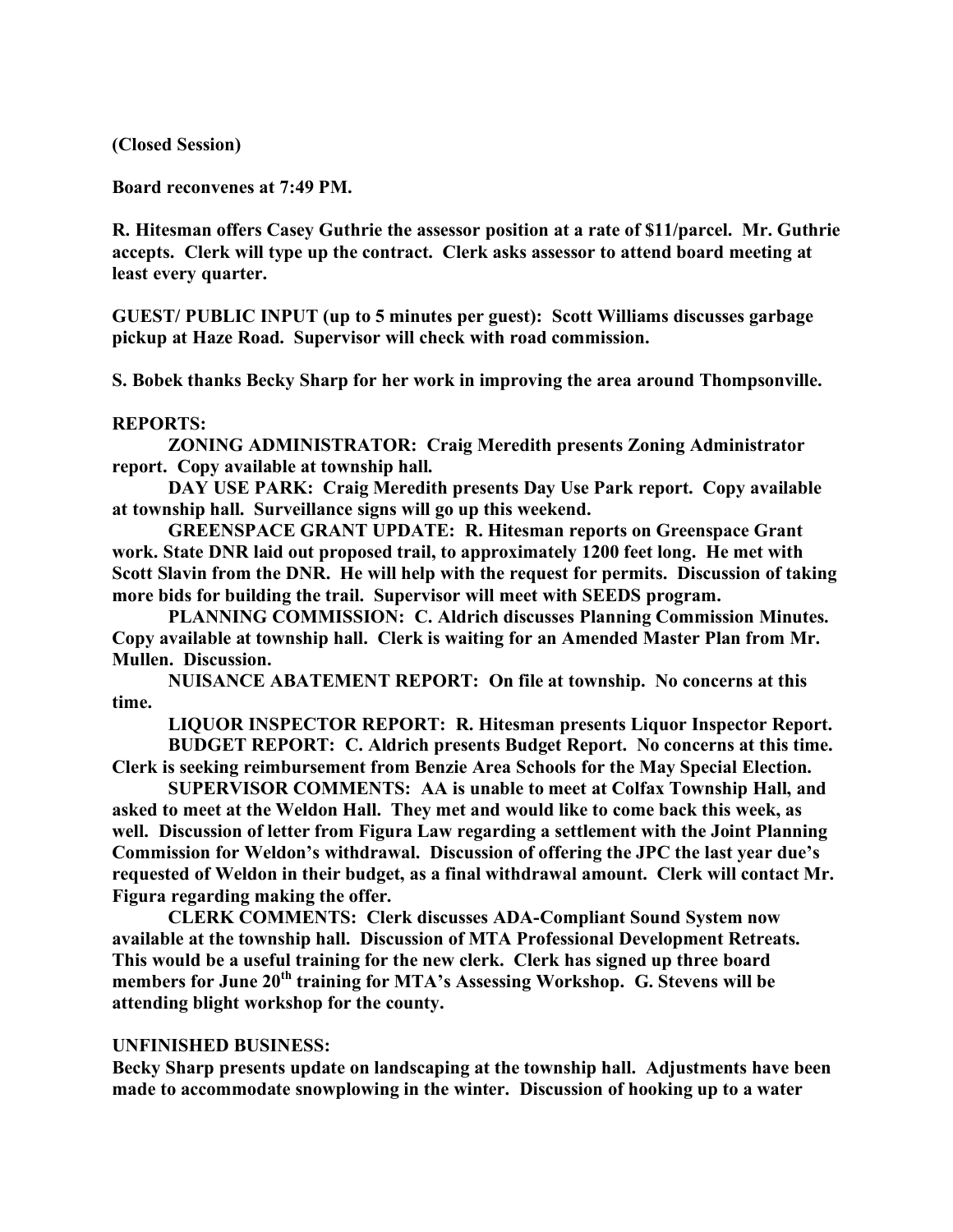**source. B. Sharp will discuss with landscaper again. Discussion of running water to the community garden. The Rebekahs have done a nice job putting flowers into the flower boxes at the township hall. S. Bobek moves to go ahead with the additional \$779.50 for the landscaping adjustments; R. Hitesman seconds. Clerk takes roll call vote: Sally Bobek, yes; Carrie Aldrich, yes; Ron Hitesman, yes; Sue Meredith, yes; Gary Stevens, yes. Motion passed.**

**Discussion of MDNR Forest dump site cleanup. Craig Meredith will contact the DNR and let them know Weldon Township will adopt a small forest cleanup site.**

**S. Meredith discusses file cabinets available from Honor Bank. Discussion. The township hall will take several file cabinets. They will be delivered to the township hall.**

# **NEW BUSINESS:**

**Discussion of June 22nd Public Discussion regarding recreational marijuana, beginning at 1:00 PM at the Weldon Township Hall.**

**Discussion of appointment of new Planning Commission member. R. Hitesman moves to appoint Carrie Aldrich as the new Weldon Township Planning Comission member; S. Bobek seconds. All ayes, C. Aldrich abstains. Motion passed.**

**Discussion of appointment of new clerk. S. Bobek moves to appoint Fran Griffin as the new interim clerk; G. Stevens seconds. All ayes, motion passed.**

**Discussion of need for new signatures at Honor Bank. S. Bobek moves to add Fran Griffin as the new signatory on all of the Honor Bank accounts, along with Sally Bobek and Christine Jones; G. Stevens seconds. All ayes, motion passed.**

**Discussion of Weldon Township's Board policy of waiting 30 days on a new project before a decision is made. At the board's discretion, they may require 30 days or more to research and gather information before making a decision. Proposals to the board should be in writing, not verbal requests.**

### **BILLS:**

| David Kane, Monthly Website Maintenance        | 60.00   |
|------------------------------------------------|---------|
| Craig Meredith, DUP, ZA, LUP, Water Reimb.     | 453.67  |
| Craig Meredith, Lime Reimb., Cert. Mail Reimb. | 16.09   |
| <b>Julie Lonn, Town Hall Cleaning</b>          | 50.00   |
| <b>Nuisance Officer – Gary Stevens</b>         | 200.00  |
| <b>Cemetery Cleanup – Gary Stevens</b>         | 450.00  |
| <b>AFLAC</b>                                   | 281.50  |
| <b>MTA</b> , yearly dues                       | 1339.40 |
| <b>American Waste</b>                          | 2150.00 |
| <b>Wade Trim</b>                               | 2506.35 |
| VISA                                           | 21.20   |